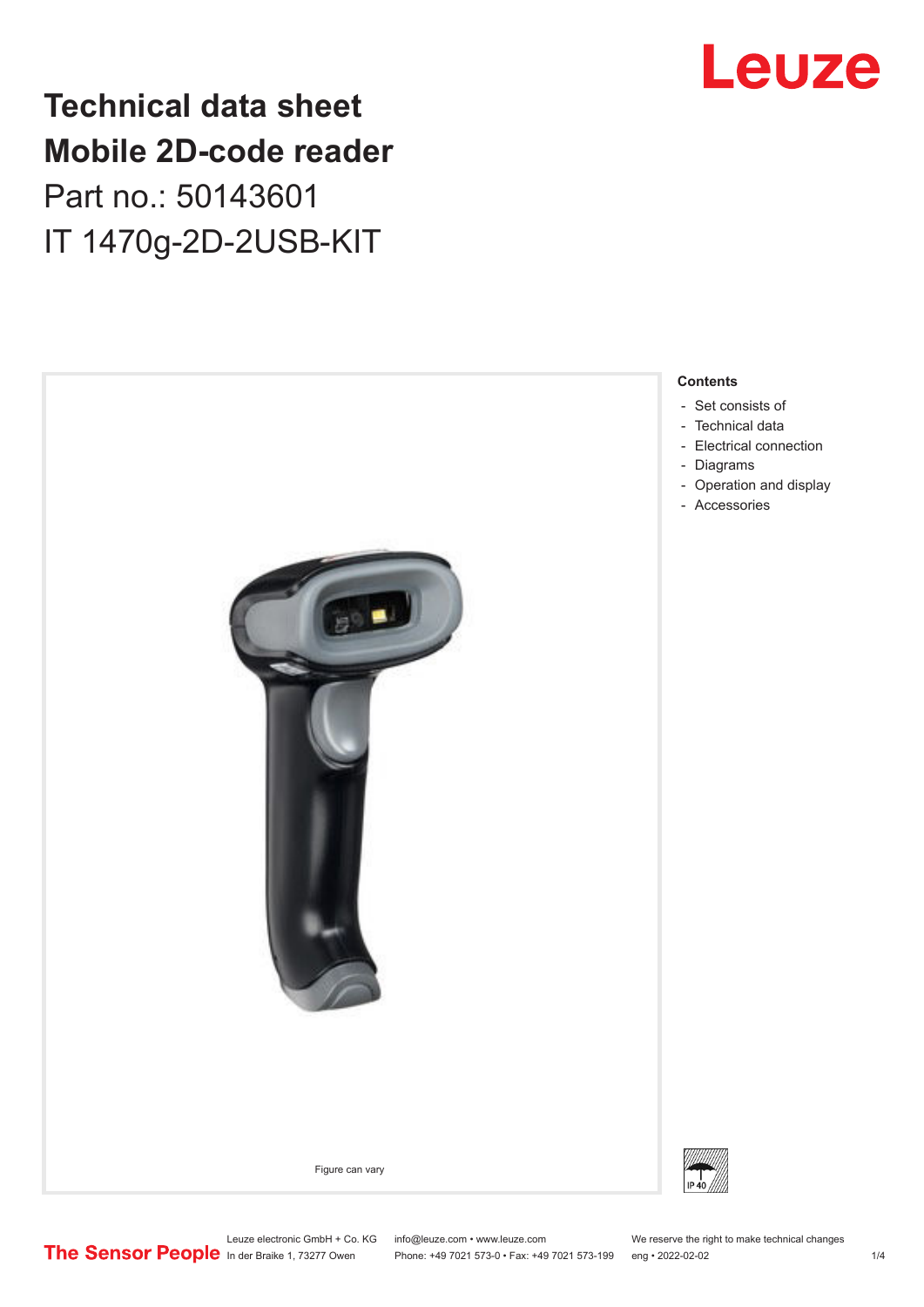## <span id="page-1-0"></span>**Set consists of**

## Leuze

|                       | Quantity | Part no. | <b>Designation</b>     | <b>Article</b>        | <b>Description</b>                                                                                                                           |
|-----------------------|----------|----------|------------------------|-----------------------|----------------------------------------------------------------------------------------------------------------------------------------------|
|                       |          | 50143599 | IT 1470g-2D-2          | Mobile 2D-code reader | Reading distance: 5  400 mm<br>Interface: USB, RS 232<br>Connection: RJ41<br>Drop height: 1.5 m                                              |
| $\Gamma_{\rm m}$<br>H |          | 50114521 | <b>KB USB-1 IT190x</b> | Interconnection cable | Suitable for interface: USB<br>Connection 1: USB<br>Connection 2: RJ41<br>Shielded: Yes<br>Cable length: 3,000 mm<br>Sheathing material: PVC |

### **Technical data**

#### **Basic data**

| <b>Series</b>   | IT147xq                            |
|-----------------|------------------------------------|
| <b>Contains</b> | 1x USB interconnection cable 1.5 m |
|                 |                                    |

#### **Read data**

**Code types, readable** 

| 2/5 Interleaved                    |
|------------------------------------|
| Codabar                            |
| Codablock                          |
| Code 128                           |
| Code 39                            |
| Code 93                            |
| Data Matrix Code                   |
| <b>DotCode</b>                     |
| <b>FAN 128</b>                     |
| <b>FAN 8/13</b>                    |
| <b>FAN Addendum</b>                |
| <b>GS1 Databar</b>                 |
| GS1 Databar Expanded               |
| <b>GS1 Databar Limited</b>         |
| <b>GS1 Databar Omnidirectional</b> |
| <b>GS1 Databar Stacked</b>         |
| <b>GS1 Databar Truncated</b>       |
| OR code                            |
| UPC                                |

#### **Optical data**

| $5400$ mm            |
|----------------------|
| I FD                 |
| 1                    |
| $1,040\,\mathrm{px}$ |
| 720 px               |
| 35%                  |
| $0.1270.508$ mm      |
|                      |

#### **Electrical data**

**Performance data** Supply voltage  $U_B$ **Power consumption, max.** 2 W

5 V, DC

| <b>Interface</b>                          |                        |
|-------------------------------------------|------------------------|
| <b>Type</b>                               | <b>RS 232, USB</b>     |
|                                           |                        |
| <b>RS 232</b>                             |                        |
| <b>Function</b>                           | Process                |
| <b>USB</b>                                |                        |
| <b>Function</b>                           | Process                |
|                                           |                        |
| <b>Connection</b>                         |                        |
|                                           |                        |
| <b>Connection 1</b>                       |                        |
| <b>Type of connection</b>                 | <b>RJ41</b>            |
| <b>Mechanical data</b>                    |                        |
| Dimension (W x H x L)                     | 62 mm x 169 mm x 82 mm |
| <b>Housing material</b>                   | Plastic                |
| <b>Plastic housing</b>                    | <b>UL 94-V0</b>        |
| Net weight                                | 130 <sub>g</sub>       |
| <b>Environmental data</b>                 |                        |
|                                           |                        |
| Ambient temperature, operation            | 050 °C                 |
| Ambient temperature, storage              | $-4060 °C$             |
| <b>Relative humidity (non-condensing)</b> | 095%                   |
| Drop height                               | 1.8 <sub>m</sub>       |
| <b>Measurements relative to</b>           | Concrete floor         |
|                                           |                        |
| <b>Certifications</b>                     |                        |
| Degree of protection                      | <b>IP 40</b>           |
| <b>Classification</b>                     |                        |
| <b>Customs tariff number</b>              | 85044055               |
| <b>ECLASS 5.1.4</b>                       | 27280101               |
| ECLASS 8.0                                | 27280101               |
| <b>ECLASS 9.0</b>                         | 27280103               |
| <b>ECLASS 10.0</b>                        | 27280103               |
| <b>ECLASS 11.0</b>                        | 27280103               |
| <b>ECLASS 12.0</b>                        | 27280103               |
| <b>ETIM 5.0</b>                           | EC002550               |
| <b>ETIM 6.0</b>                           | EC002999               |

Leuze electronic GmbH + Co. KG info@leuze.com • www.leuze.com We reserve the right to make technical changes<br>
The Sensor People in der Braike 1, 73277 Owen Phone: +49 7021 573-0 • Fax: +49 7021 573-199 eng • 2022-02-02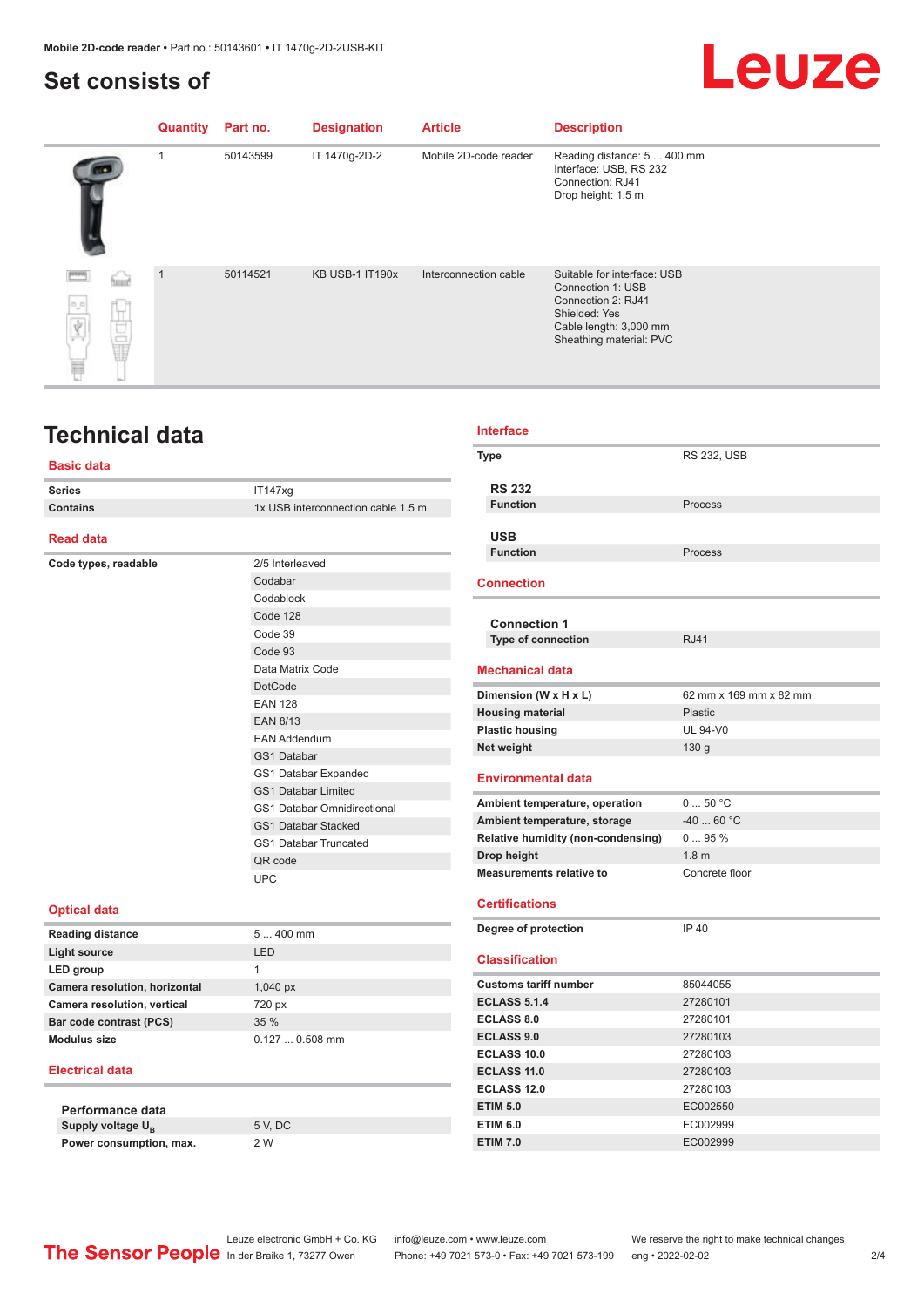## <span id="page-2-0"></span>**Electrical connection**

#### **Connection 1**

| <b>Function</b>           | Configuration interface |
|---------------------------|-------------------------|
|                           | Data interface          |
|                           | Service interface       |
| <b>Type of connection</b> | <b>RJ41</b>             |

#### **Pin Pin assignment 1** Shield **2** Cable ID **3** GND **4** TxD RS 232 / n.c. USB **5** RxD RS 232 / n.c. USB **6** CTS RS 232 / n.c. USB **7** +5 V DC **8** RTS RS 232 / n.c. USB **9** n.c. RS 232 / Data + USB **10** n.c. RS 232 / Data - USB



Leuze

## **Diagrams**

#### Typical reading behavior

|                  | A [mil] | $B$ [mm] | C [mm] | $D$ [mm] |
|------------------|---------|----------|--------|----------|
| Code 39          |         | 0,127    | 20     | 205      |
| UPC/EAN 13       |         | 0,33     | 18     | 400      |
| <b>PDF 417</b>   | 6.7     | 0,169    |        | 185      |
| Data Matrix Code | 10      | 0,254    | 10     | 165      |
| QR Code          | 20      | 0,508    |        | 325      |

A Module size [mil]

B Modulus size [mm]

C From [mm]

D To [mm]

!

ATTENTION Please observe the note below regarding the reading distances.

## **Operation and display**

| $\boldsymbol{\mathsf{Display}}$ | <b>Meaning</b>     |
|---------------------------------|--------------------|
| Green, 1x flashing              | Reading successful |
| Red                             | No reading result  |

### **Accessories**

#### Connection technology - Connection unit

|   | Part no. | <b>Designation</b>          | <b>Article</b>             | <b>Description</b>                                                                                                                                     |
|---|----------|-----------------------------|----------------------------|--------------------------------------------------------------------------------------------------------------------------------------------------------|
| m | 50112891 | MA 248i Profinet<br>Gateway | Modular connection<br>unit | Supply voltage: 18  30 V<br>Current consumption, max.: 300 mA<br>Interface: PROFINET, RS 232<br>Connections: 6 Piece(s)<br>Degree of protection: IP 65 |